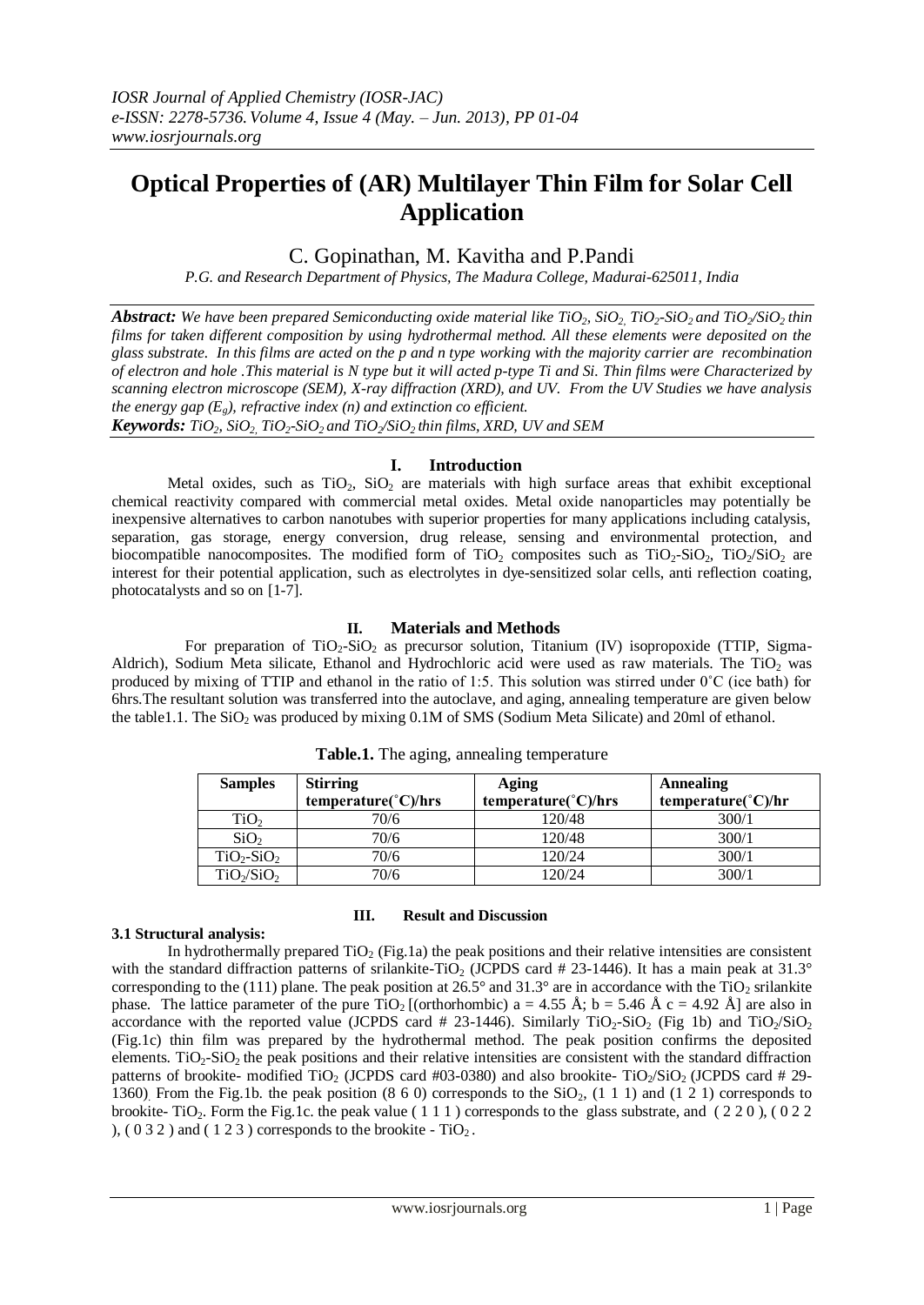



### **3.2 UV Characterization**

The extrapolation graphs (Fig.3) indicate a direct optical transition and evaluated energy band gap of the prepared thin films. The optical band gap values of the, brookite type  $TiO_2-SiO_2$ ,  $TiO_2/SiO_2$  thin film very slightly increased to 3.6eV and 3.8 eV [8-9]. The Fig.2 the blue shift of the absorption edge is observed that corresponds to the increase of the band gap  $(\mathbf{E}_{g})$  value for the TiO<sub>2</sub>, TiO<sub>2</sub>-SiO<sub>2</sub>, and TiO<sub>2</sub>/SiO<sub>2</sub>. TiO<sub>2</sub> mixing with SiO<sub>2</sub> (Fig.2) causes appearance of the absorption in the near visible spectral range due to the direct optical transition from valence band to conduction band.





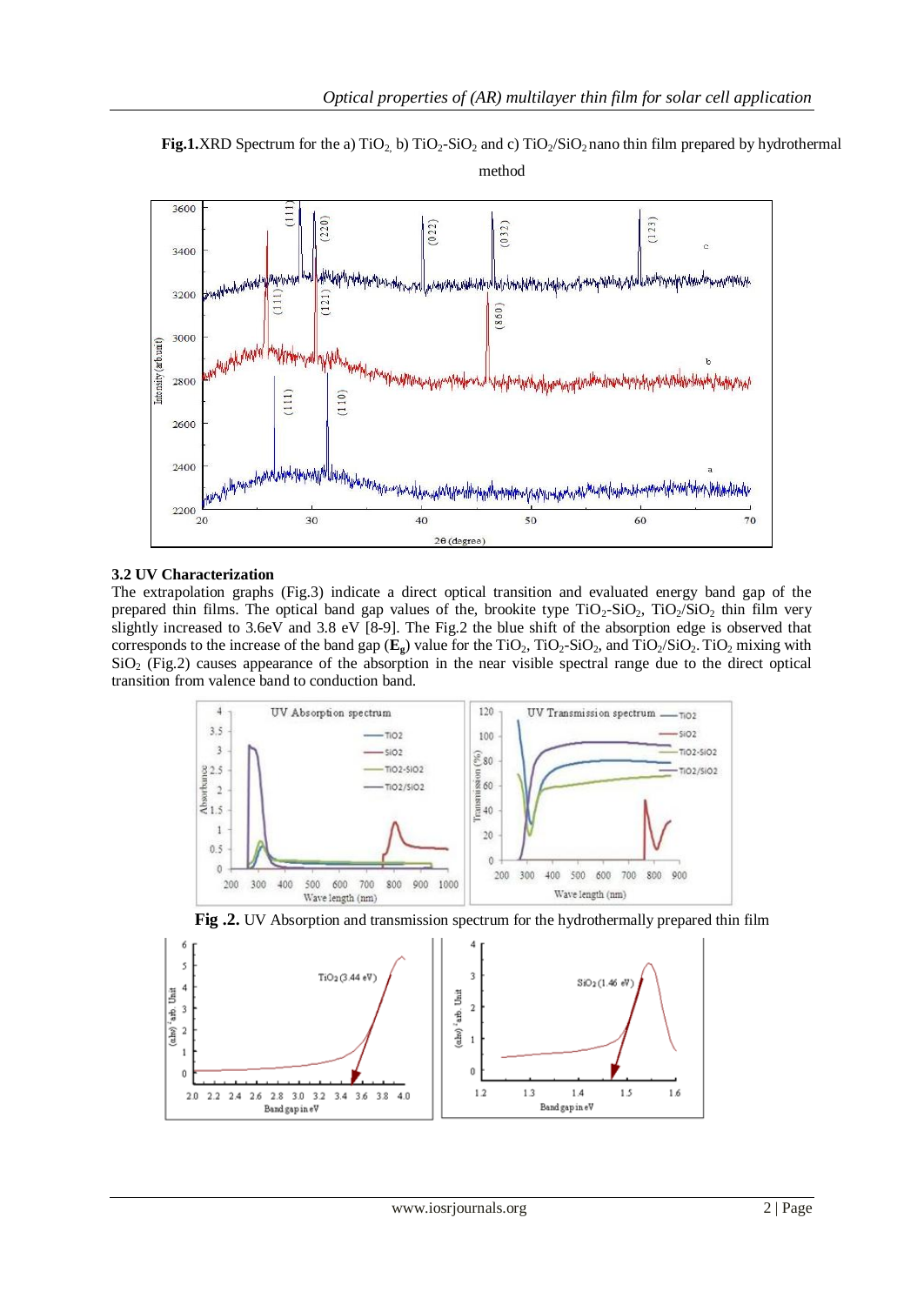

**Fig.3.** Optical band gap of the hydrothermally prepared thin film

## **3.2.1 Optical Properties**

The optical study of a solid concerns not only physical phenomena such as refraction, reflection, transmission, absorption, polarization, interference, of light but also the interactions of photon energy with matter and the consequent changes in the electron states. From reflection, transmission and absorption processes it is possible to evaluate the optical constants such as (**1**).Refractive index (**n**) and Absorption index or Extinction co-efficient (**k**),( **2**). Thickness of the thin film (**t**), (**3**). Optical Band gap (**Eg**) and (4). Absorption coefficient (**α**). All these parameters were calculated by hydrothermally prepared thin films and tabulated, as seen in Table.2 [8-9]. TiO<sub>2</sub>-SiO<sub>2</sub>, TiO<sub>2</sub>/SiO<sub>2</sub> Anti reflection coating layer is used in a solar cell, low reflectance should be confirmed.

| <b>Samples</b>   | Reflectance(R) | <b>Refractive</b> | <b>Extinction</b> | <b>Thickness</b>   | <b>Optical Band</b> |
|------------------|----------------|-------------------|-------------------|--------------------|---------------------|
|                  |                | index(n)          | coefficient(k)    | (t)                | gap Eg (eV)         |
| TiO <sub>2</sub> | 0.11878        | 2.05178           | 0.145318          | $391.2 \text{ nm}$ | 3.44                |
| SiO <sub>2</sub> | 0.0638         | 1.675895          | 0.763672          | $4.17 \mu m$       | 1.46                |
| $TiO2-SiO2$      | 0.08077        | 1.794079          | 0.175334          | 513.3 nm           | 3.6                 |
| $TiO_2/SiO_2$    | 0.1            | 1.924951          | 0.66021           | $254.0 \text{ nm}$ | 3.8                 |

**Table.2.** Calculated values of **n**, **k**, **t** and **E<sup>g</sup>** for hydrothermally prepared thin films

## **3.3 Morphological Analysis**

The microstructure of the  $TiO<sub>2</sub>$  nanoparticles synthesized by hydrothermal method in the present studied was observed by SEM which is shown in Fig.4. The prepared sample shows particle with great aggregation. The size of the particle is around 500nm. The shape of the particle is not uniform and it looks like spherical in shape. The microstructure of the thin film sample annealed at 300°C shows reduction in the agglomeration (Fig.4.c). The formed nanoparticles are visible clearly. Here also the shape of the particle was observed as sphere like morphology with different size around 230nm. (Fig.4d). shows that the size distribution is almost uniform compared to other particles and the size of the particle is almost 240nm. From the morphological analysis it is found that, the sample prepared by hydrothermal method improves the uniformity of the samples.